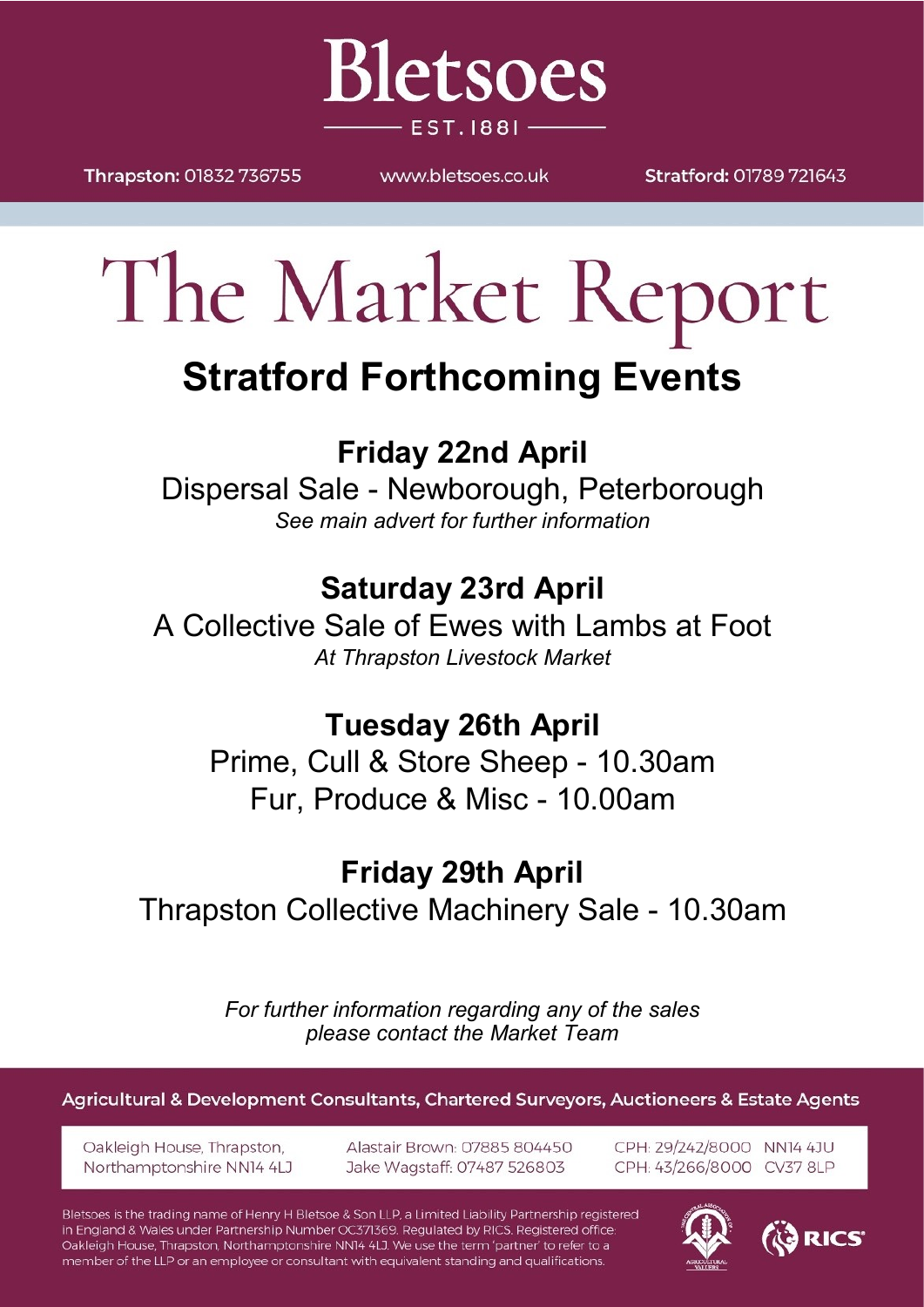### **REPORT FOR TUESDAY 19TH APRIL**

#### **183 Hoggets**

**18 Standards** – Top in this section was 271p for AJ Webster with two 37kg Texel hoggs and three others at 265p; P & M Careless sold similar Texels weighing 39kg selling to 270p; John Bourne & Son sold 36kg hoggs to 256p; SD Harrison sold 38kg Texel x hoggs to 256p; and Ben Hemmings sold a 37kg hogg to 226p. Top price per head sold to £105.30 for P & M Careless; and £100.27 for AJ Webster.

| w            |         | From |        | Average |            |
|--------------|---------|------|--------|---------|------------|
| 271p<br>ا ہے | £105.30 | 226p | £83.62 | 258.6p  | .40<br>- ษ |

**46 Mediums** – Top price of the day went to AJ Webster with a 39.5kg pen of hoggs which sold to 274p; WR Haines sold 45.5kg hoggs to 267.5p; a 42kg Jacob sold to 266p for JMM Beasley; SD Harrison saw his pen of 45kg hoggs sell to 263p; P & M Careless sold 44.5kg hoggs to 262.5p; AJ Wright saw 260p for a 43kg hogg; and B Hemmings sold 40kg hoggs to 248p and 44kg hoggs to 246p. Top price per head sold to £121.71 for WR Haines; SD Harrison sold to £118.35; P & M Careless sold to £116.81; AJ Wright sold to £111.72; and a Jacob from JMM Beasley sold to £111.72.

| $\mathbf{o}$ |                           | ∙rom |        | <b>Average</b> |     |
|--------------|---------------------------|------|--------|----------------|-----|
| 274p<br>ے ا  | ົ <i>ላ</i> ດ 4<br>74<br>- | 246p | £99.20 | 261.2p         | ∍ א |

**68 Heavies** – D Stroud topped this category pence per kilo with a pen of 46kg Charollais selling to 257.5p and another pen  $\frac{1}{2}$  a kilo heavier at 256.5p; WR Haines also realised 256.5p with 47kg hoggs; JMM Beasley sold another Jacob this time weighing 47kg selling to 255.5p; SD Harrison sold 49kg hoggs to 252p; VR Phipps sold 49kg hoggs to 251p; P & M Careless sold 48kg hoggs to 250p; and John Bourne & Son sold 50kg hoggs to 243.5p. Top price per head sold to £125.46 for VR Phipps; WR Haines sold to £123.60; and SD Harrison sold to £123.48.

|        |              | From             |      | <b>Average</b> |                           |
|--------|--------------|------------------|------|----------------|---------------------------|
| 257.5p | 5.46<br>よくつよ | 240 <sub>p</sub> | 8.45 | 250p           | 1.63<br>ົດ⊿<br><b>CAC</b> |



Click the link to view our Stratford Facebook page for further up to date information about our sales pre and post sale. <https://www.facebook.com/StratfordLivestockMarket/>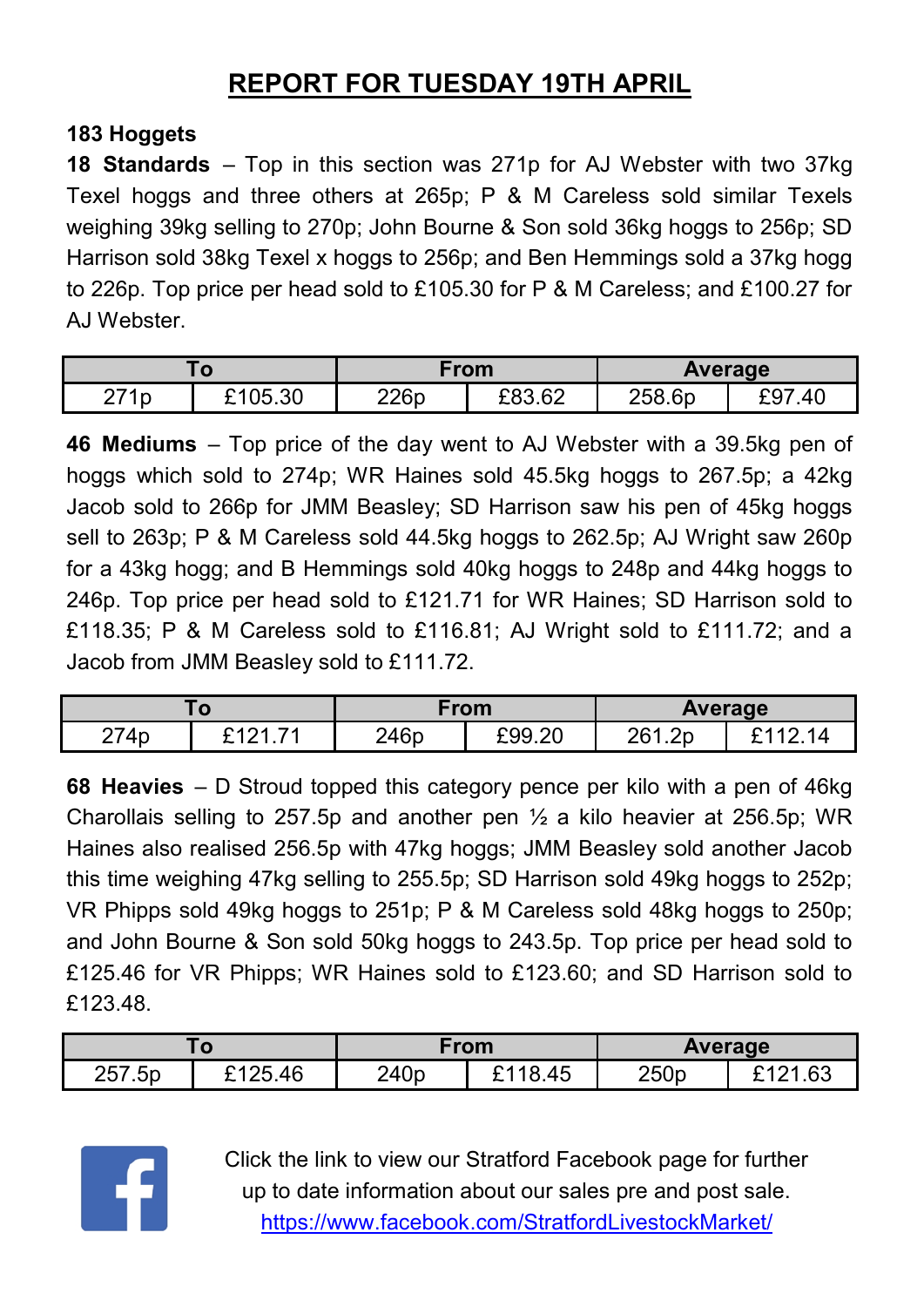**51 Over 52kg** – D Stroud also topped this section pence per kilo with 52.5kg hoggs selling to 240p; WR Haines also saw 240p for his 54kg hoggs and 238.5p for 55kg hoggs; VR Phipps sold a 54kg hogg to 238p; P & M Careless sold a 61kg Suffolk to 202p; and a 85kg hogg from WR Haines sold to 150p. Top price per head sold to £131.18, £130.48 & £129.60 for WR Haines; and VR Phipps sold to £128.52.

| O                |         | From             |                       | Average |        |
|------------------|---------|------------------|-----------------------|---------|--------|
| 240 <sub>p</sub> | £131.18 | 150 <sub>p</sub> | ລາວລັງວັ<br>ے کہ دے آ | 232.2p  | $\sim$ |

#### **8 Cull Ewes & Rams**

Top price went to five Texel x ewes from VR Phipps at £117; and a ewe from E Jones sold for £43. Rams sold to £110 for VR Phipps; and £98 for RG Tustian.

| . U               | From   | <b>Average</b> |
|-------------------|--------|----------------|
| .00<br>-4117<br>- | £43.00 | . 67<br>F1N4   |

#### **36 Store Sheep**

It would be ideal to know your entries presale, to give the Auctioneers a chance to drum up some buyers, luckily today a buyer, not seen very often came as he was passing the market to set a tremendous trade for the entries forward.

Prices topped at £91 for a pen from AJ Wright with others to £73 from £43; D Morris sold his to £85, £81 from £78; and John Bourne & Son sold theirs to £71, £68 from £61.

| יי         | ∙rom         | Average         |
|------------|--------------|-----------------|
| .00<br>fa- | $\mathbf{r}$ | $\prime$<br>ے ، |

**Cade Lambs** sold to £12 for CR & SM Barnwell.



We would like to wish Toby Wheeler Good Luck for his future adventures, it was always good to see you at **Stratford** 

Our chaplain Rev. Richard Wilde, Methodist Minister, member of the Agricultural Chaplains Association and the Farming Community Network will be in attendance at the market on Tuesdays for a chat, if you would like to talk.

swc.katetennyson@gmail.com

[www.methodist](http://www.Methodist-SWC.org.uk)-swc.org.uk